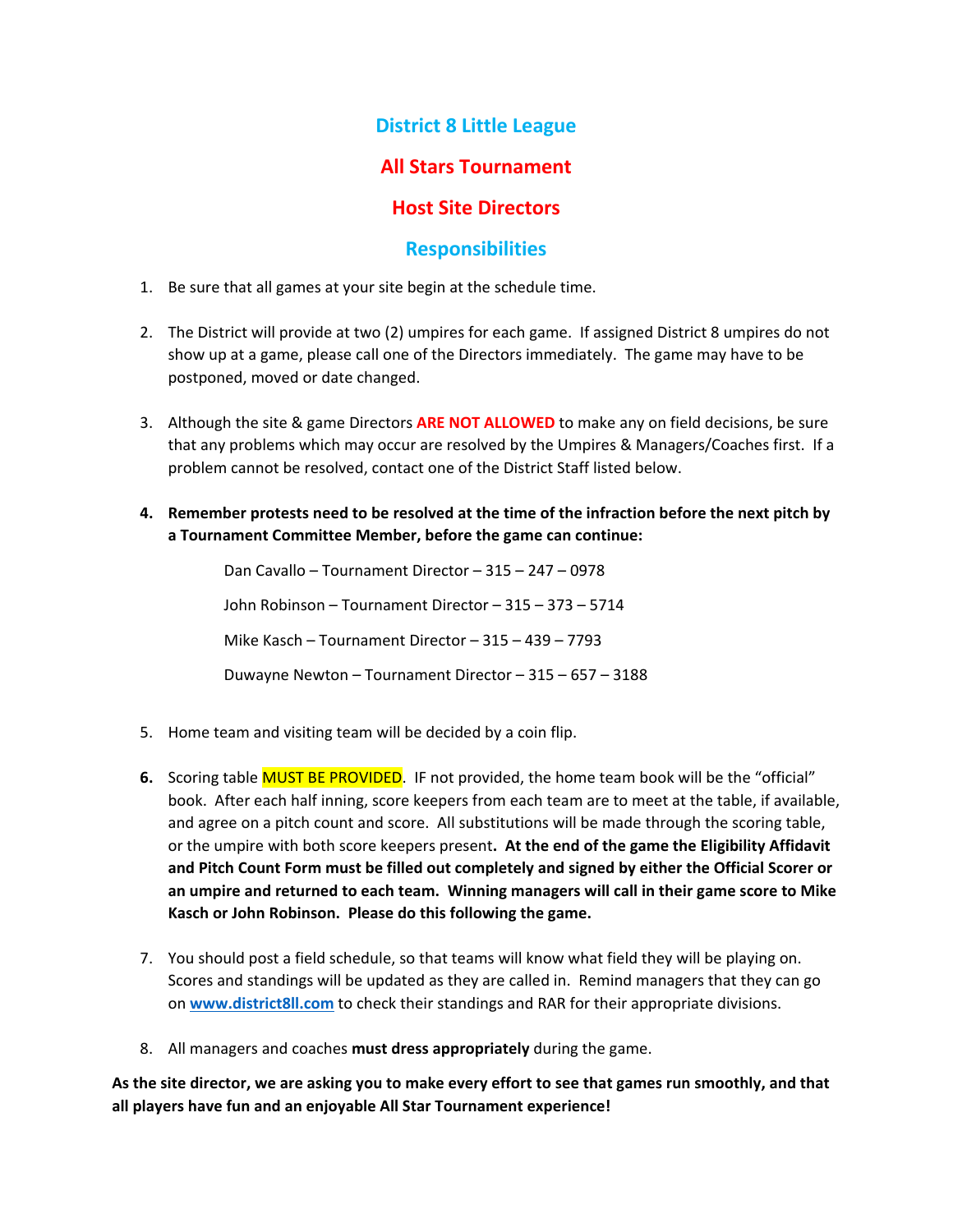# **District #8 Little League Guidelines for 12/11/10, 11/10/9, 10/9/8 Baseball**

#### **All Star Tournaments**

- 1. The All Star Tournament will be suing a Pool Play Format. Placement in the brackets will be by a blind draw by the District #8 staff before the All Star Certification Monday. Drawing was held at Mr. C's on June 18, 2022, 12:30 and witnesses were present at the draw.
- 2. All the fields are considered **neutra**l and a coin flip will determine the **home team**. The District Staff will determine the selection of the tournament host sites based on: ASAP Approved – Field Condition & Rule Compliance.
- 3. Whenever a game has to be rescheduled or continued because of rain, darkness or any other reason, that game must be completed prior to the start of the next round of play. It will be District #8's authority and responsibility to assign a rescheduled date and time.
- 4. In the event of rain, the Host Site President must call the game off no later than 1 & ½ hours prior to the scheduled start time. He / She must call:  $1<sup>st</sup>$  – both team managers,  $2<sup>nd</sup>$ Assistant District Administrators – Mike Kasch or John Robinson. After that time, the game is in the hands of the game umpire to determine the playing conditions.
- 5. All certification paperwork, Tournament Eligibility Form, Player Verification Form, School Enrollment Document & and II(d) or waiver paperwork is mandatory in order to be eligible to play.
- 6. Little League All Star **Tournament Rules** are found in the 2022 Baseball Little League Official Regulation & Playing Rules starting on page163 of the rule book. The Little League App is most beneficial and is always up to date.
- 7. *Mandatory Play* **13 or more** uniformed & eligibility players at the start or the game  **1 at bat. 12 or less** uniformed & eligible players at the start of the game – **1 at bat and 6 consecutive defensive outs**.
- 8. All coaches & members of the coaching staff must dress appropriately.
- 9. All protests of any kinds **MUST** be handled locally by District #8 Tournament Directors (Mike Kasch or John Robinson) or Dan Cavallo before the next pitch is thrown. They will get a ruling from the Eastern Region office or Little League International. Any protest and/or questions called directly to the Eastern Region Office or Little League International WILL NOT be answered and will be referred back to the local Tournament Committee.